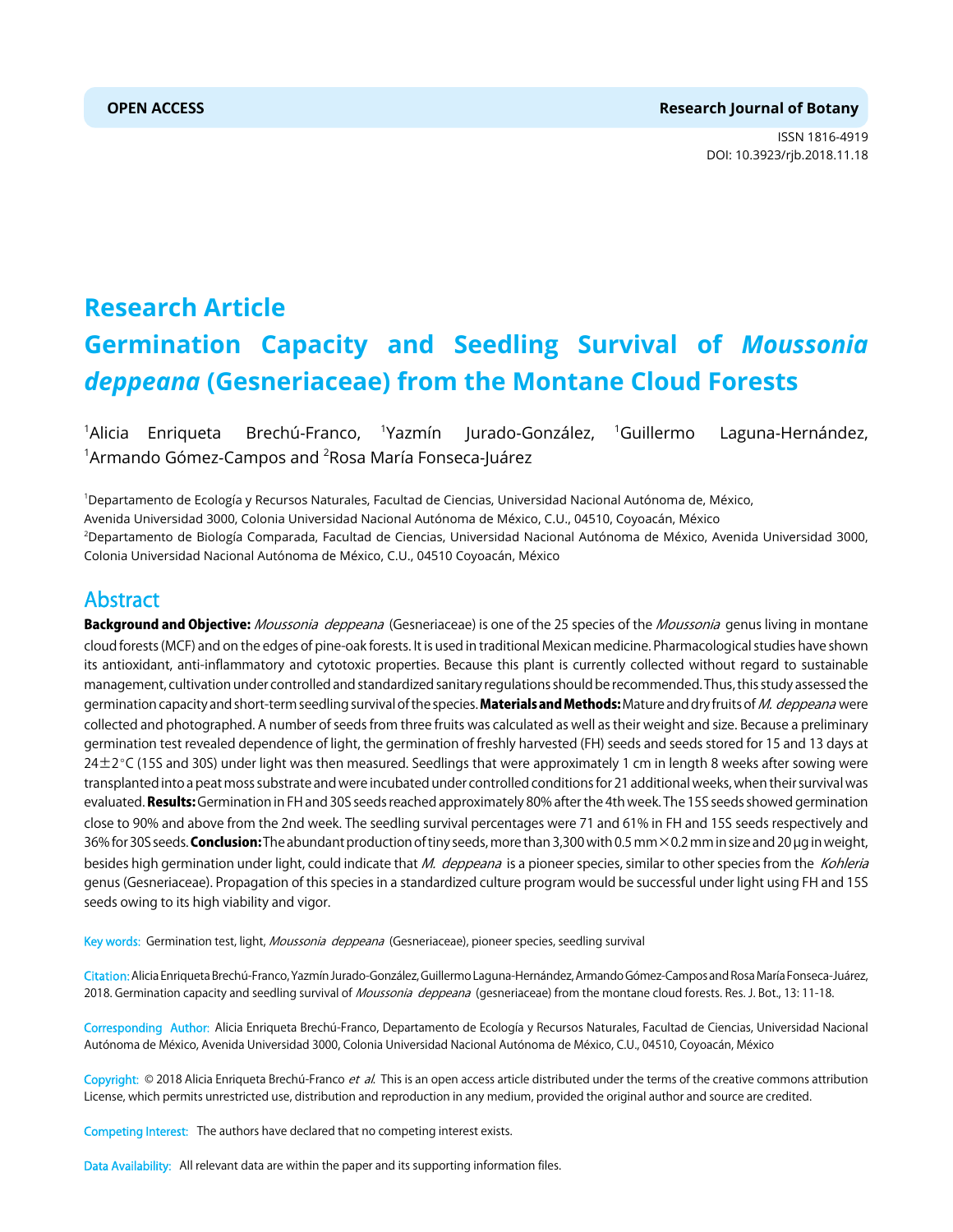#### INTRODUCTION

The plant *Moussonia deppeana* or "tlachichinole" is a species with medicinal properties with high demand for its use, whose collection is done by extracting plants from the natural populations and has no reports under sustainable management.

Moussonia deppeana (Schltdl. and Cham.) Hanst., Gesneriaceae Dumort.<sup>1</sup> is a perennial shrub or subshrub species that reaches 1.5 m in height and occurs in humid and semi-warm areas in montane cloud forests (MCFs) and gallery forests as well as in areas close to streams and canyons and on the edges of pine-oak forests (POFs). Its distribution ranges from north-central Mexico to western Panama. Moussonia deppeana is the most widely distributed species of this genus and is used for medicinal purposes in various parts of Mexico. In Mexico, this species is found in the states of Veracruz, Puebla, Oaxaca, Guerrero, Morelos, Hidalgo and Chiapas<sup>1-3</sup>. *Moussonia deppeana* was collected from an area of the Sierra Madre del Sur, Guerrero, Mexico, at 2000 masl on a rocky, shaded, very humid mountain wall within the MCF. The dominant tree species are Ostrya virginiana, Oreopanax xalapensis, O. sanderianus, Clethra galeottiana, Bernardia fonsecae, Quercus spp. and Pinus ayacahuite and abundant species of pteridophytes and epiphytic Araceae also occur. The presence of some Urticaceae indicates some degree of disturbance, likely due to the proximity to a dirt road. Flowering was recorded from August-December and fruiting was recorded from October to April<sup>4</sup>.

Gesneriaceae is a mainly tropical family, with 147 genera and approximately 3,460 species. Most species are herbs, but they are sometimes shrubs and rarely trees, lianas and epiphytes occurring in moist sites and they contain distinctive verbascosides (e.g., sanangoside), 3-deoxyanthocyanins, chalcones, aurones, caffeoyl phenylethanoid glycoside and phenolic glycosides. Many species are currently cultivated for ornamental purposes, the best known example being Saintpaulia ionantha or African violet, an indoor plant of multiple varieties; other genera containing ornamental species are Episcia, Columnea, Sinningia, Streptocarpus and Aeschynanthus. Gesneriaceae species often produce capsular fruits with small or minute seeds<sup>5</sup> that are dispersed by the wind or by the action of raindrops that strike the fruit and cause the seeds to be released from the capsule in a type of dispersal known as "splash-cup dispersal", a dispersal mechanism that also acts on *Marchantia*'s conceptacles and the crown-shaped fruits of Sagina decumbens and Oenothera rosea<sup>6,7</sup>. The Central American genus Moussonia was placed in Kohleria until recently due to their similar

tubular flowers and inflorescences. Moussonia differs from Kohleria by having a basic chromosome number of 11 rather than 13, a capitate stigma and an annular nectary<sup>8,9</sup>. The number of species in this genus varies according to the authors who have studied it, with 18 accepted names (http://www.tropicos.org/) and possibly 24 species in total and 19 species in Mexico<sup>1</sup>.

The morphological characteristics of the seeds in the Kohleria genus of the Gesneriaceae family were previously assessed and it was reported that light plays an important role in several developmental phases in *Streptocarpus rexii*, such as seed germination and seedling development, which are related to adaptation to dense forest habitats<sup>9</sup>; however, Aud and Ferraz<sup>10</sup> indicated that photoblastism and dependency on temperature alternation are not characteristics shared by all pioneer species, because some pioneer species can germinate in diffuse light under a dense canopy or in the dark and even at a constant temperature<sup>11,12</sup>. In epiphyte species in the same forest type (bromeliads), these conditions are important both in terms of germination and seedling survival $13$ . The negative effect of edges on germination and adult occurrence in Gesneriaceae is modulated along a vertical gradient (height), with contrasting effects on seed germination and survival to adulthood<sup>14,15</sup>.

Although the Gesneriaceae are usually appreciated as ornamental plants, some of them also have medicinal uses, such as M. deppeana, which is known as tlachichinole or clachichinole in Mexico, where it has been used against gastrointestinal conditions, cough, stomach and/or duodenal ulcers and renal and vaginal infections and for blood purification and boosting energy<sup>16-20</sup>. Evaluations of the actions of organic extracts of M. deppeana against eleven strains of mycobacteria suggested that M. deppeana biosynthesizes compounds with antimycobacterial activity $21$ ; in addition, the anti-inflammatory and antioxidant properties of *M. deppeana* were endorsed by Dominguez-Ortiz et al.<sup>22</sup> and it exhibits anti-proliferative and cytotoxic activities against the LNCaP prostate cancer cell line<sup>23</sup>.

Moussonia deppeana is considered one of the most commercially important plants in Mexico and other countries, especially the USA, for the preparation of several herbal remedies<sup>24</sup>. However, the commercial supply of *M. deppeana* depends exclusively on the extraction of the plant from its natural habitat and there are no current studies on the sustainable management of M. deppeana in relation to its capacity for forest regeneration and productivity. Thus, the germination capacity of the seeds should be identified to enable the development of a standardized cultivation program for this species. The study of the reproductive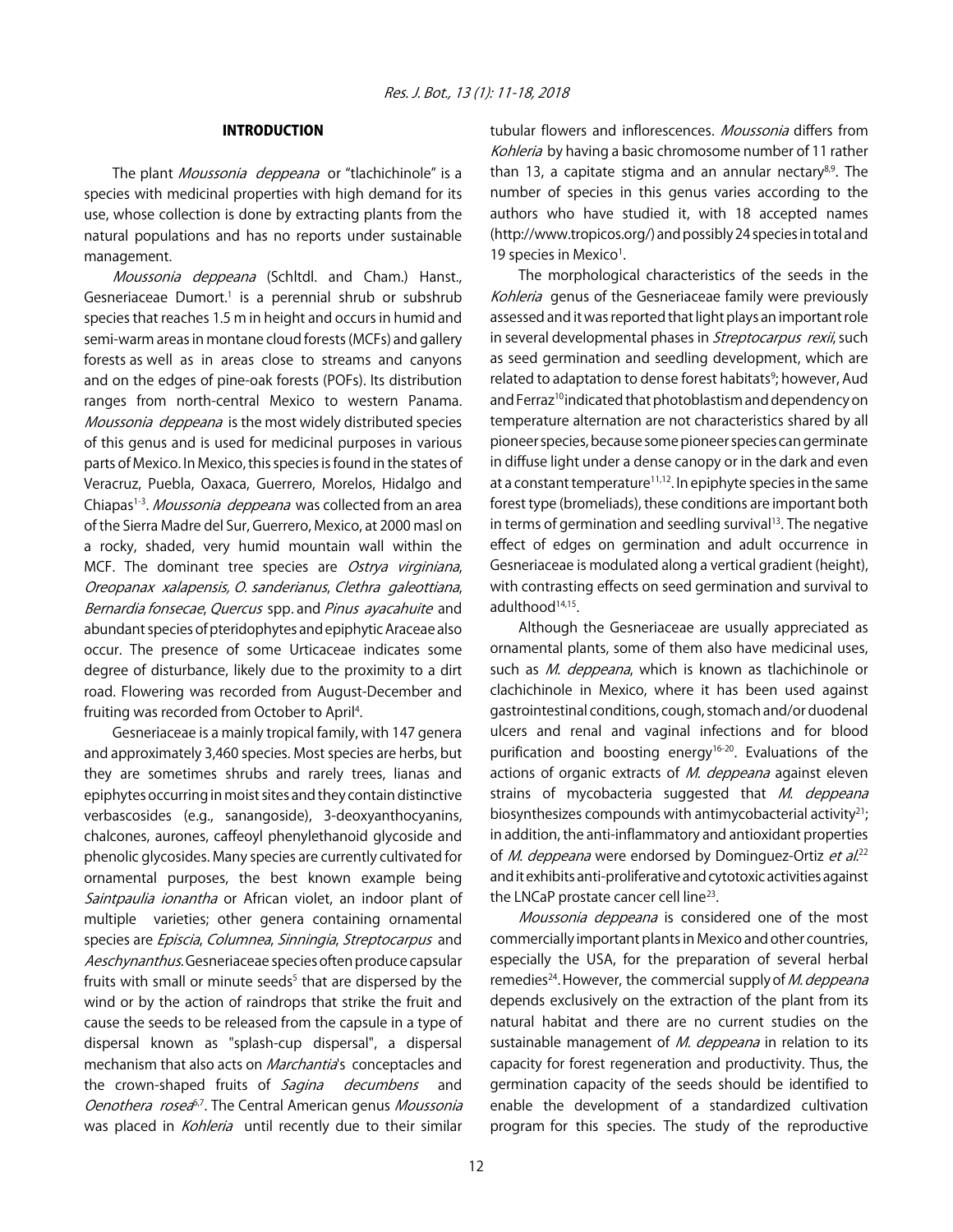characteristics of M. deppeana should be framed within the objectives of Resolutions I and II of the XVI International Congress of Botany-1999 since this is a medicinal plant species, whose habitat in the MCF in Mexico has been highly degraded. This study was performed to characterize the germination of M. deppeana and its short-term seedling survival under controlled environmental conditions as a starting point for the preservation of the species. The results established the possibility to begin a cultivation program for this species.

#### MATERIALS AND METHODS

Seed collection: On February 22, 2010, mature M. deppeana plants bearing fruits were collected from MCF vegetation, adjacent to a road (17°35'N-99°47'994" W) at 2,000 masl, in "El Puente", Leonardo Bravo district, Guerrero state, Mexico. The herborized samples of M. deppeana were deposited at Herbario de la Facultad de Ciencias (FCME) of Universidad Nacional Autonoma de Mexico, under reference voucher #4935.

Seed procurement: The capsular fruits were photographed after collection, using a Canon® E OS Rebel T6i 24 MP. Three ripe and dry fruits were opened in a Petri dish to extract the seeds under a Zeiss® Stemi SV6 stereoscopic microscope. The seeds from each fruit were weighed and the average weight of the three fruits was obtained; subsequently, the number of seeds in each fruit was obtained by counting them manually using a magnifying glass and the average was calculated. The relationship between the average number of seeds and their average weight corresponded to the average weight of each seed. Atrophied seeds, characterized by a collapsed or thin and smaller state, named empty seeds, were observed and their percentage was calculated. The seeds were photographed with the same camera attached to the microscope (Carl-Zeiss-Promenade 10, 07745 Jena, Germany). The seeds were measured using an Axio Vision System (Carl-Zeiss-Promenade 10, 07745 Jena, Germany).

**Conditions for germination:** Five sets of 50 seeds each per treatment were sown in 10 cm diameter Petri dishes with absorbent paper soaked with 10 mL of 0.2% Captan fungicide. The plates were sealed with Parafilm and stored at  $24\pm2^{\circ}C$ in Lab-Line Biotronette environmental chambers maintained at  $24\pm2^{\circ}$ C with a 12 h light/day cycle and a

relative humidity of approximately 65-75%. The experiment was performed in a randomized design. Light was controlled using cool white fluorescent lamps with a very high intensity of 500 mM m $^{-2}$  sec.

Seed germination: On March 11, 2010, freshly harvested (FH) seeds were separated into two groups: (1) Immediate germination test seeds and (2) Storage germination tests seeds.

A preliminary germination test to determine the light dependence of the seeds was performed from February 23 to March 9, 2010, with some sets of seeds placed under light conditions and others in darkness. Because the results showed that the seeds require light for germination, all the tests were carried out under light conditions.

Immediate germination test: Five sets of 50 seeds each were maintained under light within the incubator from March 11, 2010. The cumulative germination (%), calculated based on the number of seeds that germinated (radicle emergence or cotyledon stage) was obtained every two weeks for 2 months (from 2-8 weeks) until May 6, 2010.

**Germination of stored seeds:** Freshly harvested seeds were hermetically stored in sealed jars covered with aluminium foil and kept inside an incubator at  $24\pm2^{\circ}$ C for 15 or 30 days (from March 11-25, 2010 and from March 11 to April 8, 2010, respectively).

The evaluation of the germination of stored seeds under exposure to light proceeded according to immediate germination test after the storage period (from March 25 to May 20 and from April 8 to June 3, 2010, respectively).

Comparison of the germination of freshly harvested and stored seeds: The effect of seed storage on germination was analyzed through one-way ANOVA (Statgraphics Centurion XVI) with a p-level of 0.0017, using a randomized experimental design with a single factor (seed condition or seed age: freshly harvested or stored seeds) and a block representing the time to germination (2, 4, 6 and 8 weeks after sowing). The treatments took the age of the seeds into account:  $1 =$  freshly harvested seeds (FH),  $2 =$  seeds stored for 15 days (15S) and 3 = seeds stored for 30 days (30S) and the response was the cumulative germination  $(\%)^{25}$ .

Then, to verify which treatments differed, the means from the individual treatments were analyzed using Student's t-test $^{25}$ , comparing two groups at once.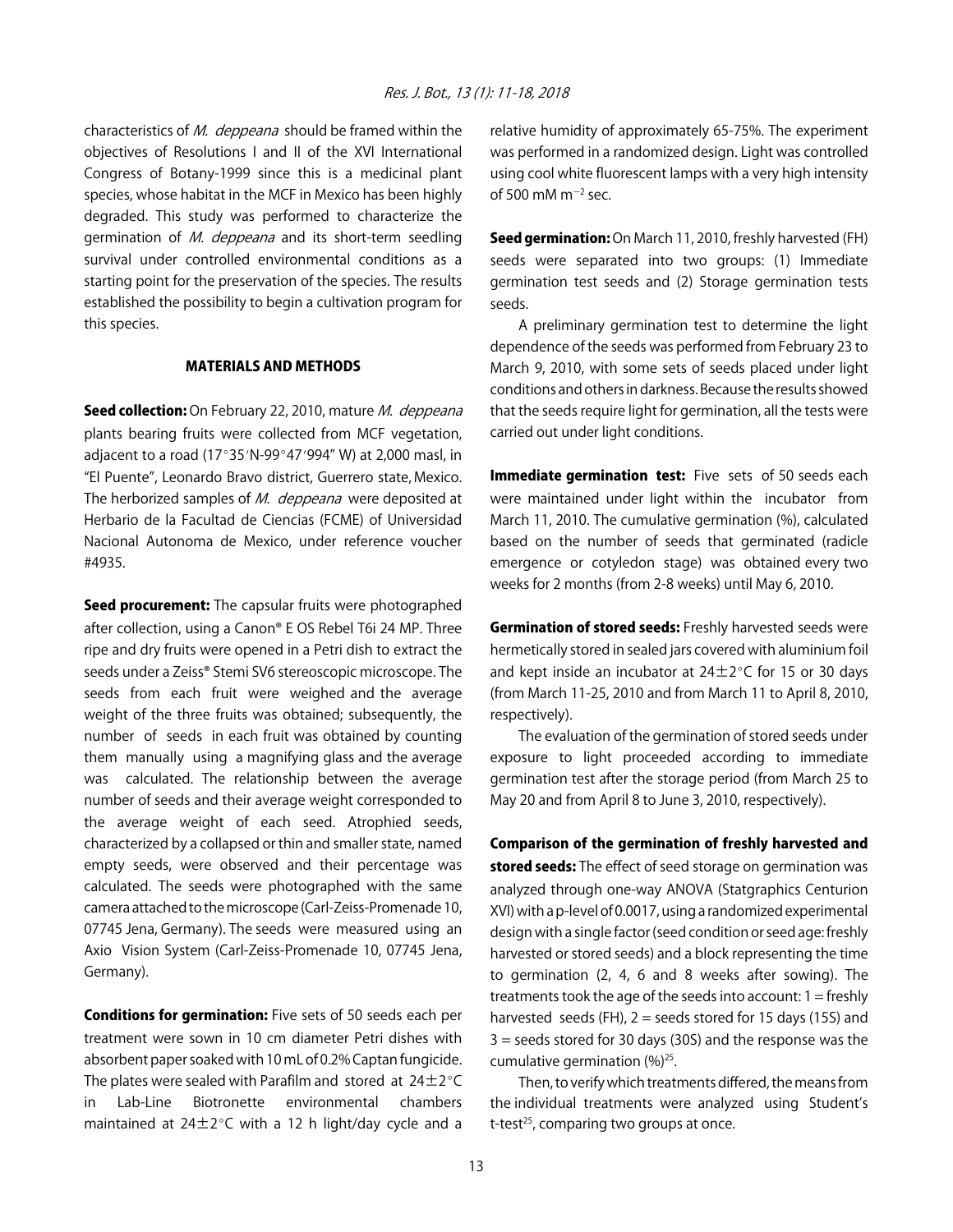**Seedling survival:** During the 8th week after the seeds were sown, seedlings greater than or equal to approximately 1 cm in length were measured and then transplanted from the Petri dishes to transparent boxes that were 12 cm in width  $\times$  12 cm in length $\times$ 6 cm in height and contained a moist peat moss substrate and were then maintained in the incubator under the same conditions. The survival rates were evaluated 21 weeks later, when seedlings greater than or equal to 4 cm in length were recorded. Transplanted seedlings from FH seeds were incubated from May 6-September 30; those from 15S were kept in incubation from May 20-October 14 and those from 30S were kept in incubation from June 3-October 28, 2010.

Comparative survival of the transplanted seedlings: A means test with three populations (seedlings that grew from FH seeds and those that grew from 15S and 30S seeds) and an one-way ANOVA (Statgraphics Centurion XVI) with a p-level of 0.000001, with fixed effects were used for a single treatment for each measurement time (8th and 21st weeks after the seeds were sown)<sup>25</sup>.

#### RESULTS

Moussonia deppeana has flowers arranged in axillary umbels, which produce bivalve, hairy, dry, dehiscent capsules fruits (Fig. 1a, b) with numerous tiny seeds that have an ellipsoid shape 0.5 mm in length $\times$ 0.2 mm in width and feature longitudinal striations on the seed coat (Fig. 1c). Each fruit contained an average of 3,300 seeds, with each one weighing approximately 20 µg and the average percentage of empty seeds was 13%. Germination of M. deppeana seeds resulted in epigeous seedlings with above-ground cotyledons (Fig. 1d).

Immediate germination: The seeds exposed to light began to germinate from the 2nd week after sowing, with 66.4% germination, reaching a total percentage of 80% by the 8th week.

Germination of stored seeds: Almost 90% of the seeds stored for 15 days germinated by the second week, increasing to 92.8% towards the eighth week; the germination of the seeds stored for 30 days only reached 66.4% by the second week and 81.2% by the eighth week (Fig. 2).



Fig. 1(a-d): *Moussonia deppeana*, (a) Shrub with inflorescence, (b) Dehiscent fruit, (c) Ellipsoidal seeds with longitudinal striations and (d) Epigeous seedling Co: Cotyledon, Hy: Hypocotyl, Sc: Seed coat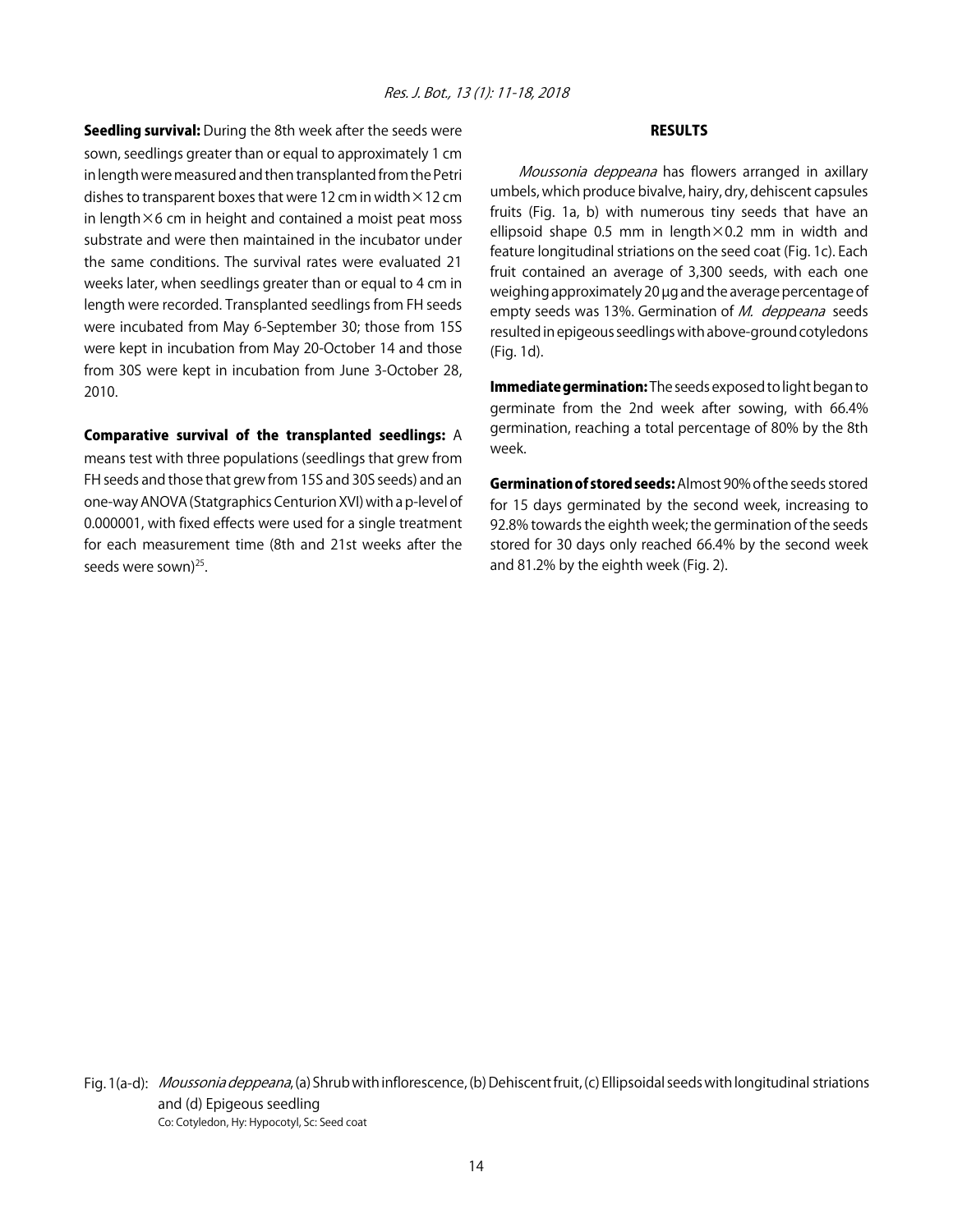

Fig. 2: Cumulative germination percentages of M. deppeana seeds at 2nd, 4th, 6th and 8th weeks after planting FH freshly harvested seeds, 15S and 30S seeds stored for 15 or 30 days at  $24 \pm 2^{\circ}C$ 



Fig. 3: Survival of seedlings from the freshly harvested (FH) seeds and the seeds stored for 15 and 30 days (15S and 30S) at  $24\pm2^{\circ}$ C by the 21st week after transplanting

The statistical analysis comparing the germination of FH, 15S and 30S seeds during the 8th week after sowing showed significant differences, with the highest value in the 15S seeds, followed by the FH seeds and finally the 30S seeds  $(F = 11.4, p = 0.0017)$  (Fig. 2).

Seedling survival: The seedlings grew slowly, reaching a length of 1.0 cm by approximately the 8th week after planting in the Petri dishes, the time at which the seedlings were transferred to the transparent plastic boxes. At 21st weeks after transplanting, the seedlings had reached 4.0 cm in length and their survival (%) were 71% for FH seeds, 61% for 15S seeds and 36% for 30S seeds. The statistical analysis comparing the survival of seedlings from the FH, 15 and 30S seeds by the 21st week after transplanting to the transparent boxes with peat moss showed significant differences ( $F =$ 47.01,  $p = 0.000001$ , with the highest value in FH seeds, followed by 15S seeds and finally 30S seeds (Fig. 3).

**Overall survival:** The number of seedlings surviving in the 8th week after sowing was 627 and the number of surviving seedlings at 21st weeks was 407, which represents 65% survival.

#### **DISCUSSION**

The results obtained in this study correspond to important characteristics indicated for some species of Gesneriaceae, such as Streptocarpus rexii. Each fruit of M. deppeana produced 3,000-4,000 tiny seeds. The seeds have been qualitatively described in the literature as tiny or small for Gesneriaceae, but their dimensions have not been mentioned<sup>5,2,26,27</sup>. In this work, was determined the seed' morphology in addition to their size and weight and the average number per fruit. Moussonia deppeana, also known as Kohleria deppeana (synonym), produces brown ellipsoidal seeds with a longitudinally striated seed coat. These characteristics are common to 11 of the 17 species of the Kohleria genus<sup>9</sup>. The species with this type of seeds are specifically found in exposed or unstable environments, e.g., along rivers and highways, similar to the habitat in which M. deppeana was collected. The MCF vegetation in this area occurs on a stone wall with humid soil covered by herbs, shrubs and trees and clearings bordering open paths. Seeds of M. deppeana germinated only under white light conditions and created an epigeal seedling<sup>28</sup>. Therefore, this species displays a light requirement or light-sensitive latency<sup>29</sup>, which is similar to the seeds of *Streptocarpus rexii*, another species in Gesneriaceae, which show dependency on light<sup>27</sup>.

Seed germination was defined here as the emergence of the hypocotyl through the seed coat and had a homogeneous response, with high percentages of between 80-90% reached from the 2nd week to the 8th week after sowing. The immediate and simultaneous germination syndrome, a common strategy in plants of the humid and warm forests of tropical regions has been reported to reduce seed mortality in the soil, which is due to the deleterious action of physical and biotic agents $30-35$ . Results showed that the germination of FH seeds and 30S seeds reached approximately 80%, but those stored for 15 days attained a higher germination (%). The difference in germination between FH seeds and 15S seeds was possibly due to embryo immaturity and the difference in germination between 15S seeds and 30S seeds could be due to deterioration as a result of storage. However, the survival of the seedlings that were transplanted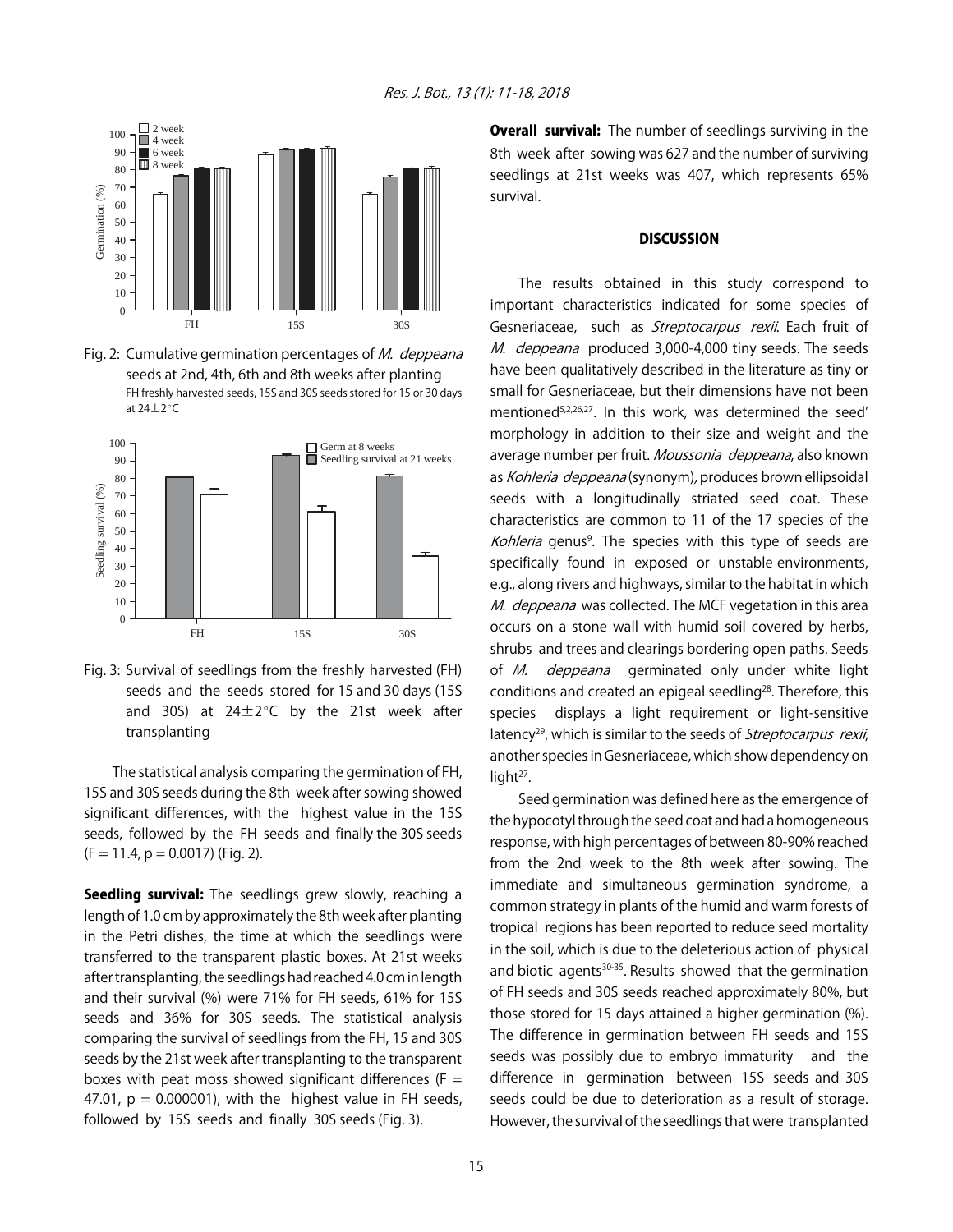and kept in soil for up to 20 weeks was lower for the 30S seeds than the 15S seeds. This could indicated that the seeds of M. deppeana exhibit the immediate germination syndrome but that storage for 30 days diminished the viability of the seeds and the vigor of seedlings. These characteristics could be important for the colonization of MCF edges by this species. Slow seedling development did not influence survival, so it could be proposed that natural development depends on the presence of light, which occurs in *Streptocarpus rexii*, in which light plays an important role at different stages of development and this mechanism could be associated with the adaptability to dense forest habitats where light levels are  $low<sup>27</sup>$ .

Moreover, due to the small size of the seed, M. deppeana has limited nutritional reserves for seedling development<sup>5</sup>. In addition, the light requirement limits the options for seedling development and light is one of the necessary conditions for germination. The production of a considerable quantity of seeds per fruit is another strategy for ensuring successful dispersal and development under certain conditions, as established by Munoz-Garcia *et al*.<sup>36</sup> in their study of pioneer tree species. Similar results were reported in the case of three epiphytic gesneriads of temperate Chilean rainforests, which present different germination responses depending on the light environment and substrate<sup>15</sup>. The existence of 13% empty seeds represents a small number among the thousands of potentially successful seeds for the propagation of the species due to the characteristics of germination, the development of the seedlings and survival, with low percentages of decrease among seedlings from FH seeds (9%) compared with the large difference in the seedlings from 15S (19%) and 30S (44%) seeds, which may indicated that survival in the forest depends on the germination of the newly scattered seeds under the appropriate conditions of light, humidity and temperature. The humid montane forest in Mexico is likely the most threatened ecosystem<sup>37,38</sup> and is the one that occupies the lowest amount of surface area worldwide<sup>39,40</sup>.

It is estimated that less than 1% of the Mexican territory is occupied by primary MCF vegetation  $(8,809 \text{ km}^2)$ (http://www.inegi.org.mx/) and approximately 50% of the original area has been replaced by other types of cover<sup>38,41</sup>. In addition, mesophilic forests are affected by extensive livestock farming and, to a lesser extent, by urban growth and the logging of timber and extraction non-timber products $42$ . Therefore, the preservation of the MCF is a priority due to its exceptional and unique composition of flora and species

richness. It provides environmental services such as carbon sequestration, landslide and flood erosion prevention and stream water quality preservation<sup>43,44</sup>. Seedling growth and survival are critical for tropical rainforest restoration and studies of the propagation of species of MCFs therefore contribute to the understanding of the regeneration process, which is necessary for the development of protected area management strategies and serves as a basis for conservation and restoration practices.

Moussonia deppeana presents some characteristics of pioneer species, such as the abundance and small size of seeds and their dependence on light, which also occurs in Amazon species with small seeds<sup>10,45</sup>.

Moussonia deppeana may plays an important ecological role as a pioneer species on the edge of this type of vegetation and its propagation by seed reinforces its genetic variability<sup>12</sup>. Furthermore, M. deppeana is considered to be one of the most commercially important plants in Mexico and other countries, especially the USA, for the preparation of several herbal remedies<sup>24</sup>, but it is not included as a species at risk of extinction in the Mexican Legislation for Environmental Protection<sup>46</sup>. The aforementioned properties make this species suitable for cultivation in plots, family-owned gardens and large-scale greenhouses among the owners of forest resources. These advantages indicated that M. deppeana is a resource with the potential for large-scale commercialization and bringing M. deppeana into cultivation would allow for the continuous supply of chemically standardized plant material<sup>47,48</sup> that is safe for direct consumption or for use as a raw material for the production of phytomedicines and nutraceuticals. The conservation and restoration of MCFs in forest landscapes necessitate the importance of considering the particular conditions of edges<sup>9</sup>. In this way, the diverse uses of the forest would be promoted, adding to its value and the forest populations of M. deppeana would be protected against intensive extraction.

#### **CONCLUSION**

This study showed that Moussonia deppeana has a high production of tiny seeds with a valuable viability and a considerable survival of the seedlings, similar to a pioneer species. It was observed that the seeds had a better response of germination and survival of the seedlings when they are freshly harvested seeds and with 15 days of storage. It was also found that they are seeds that depend on the presence of light to germinate.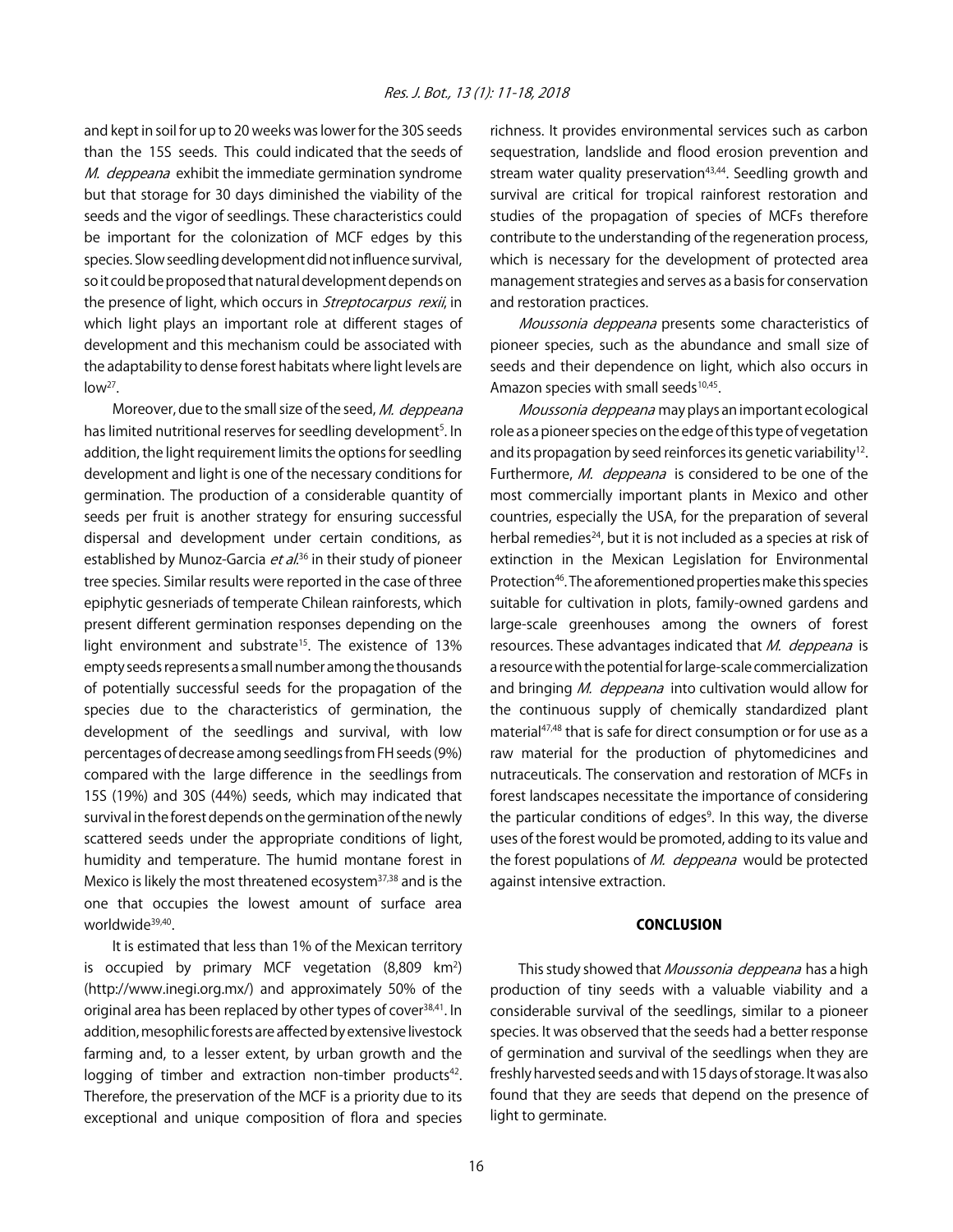#### SIGNIFICANCE STATEMENT

This work studied the sexual propagation of the medicinal plant Moussonia deppeana or "tlachichinole" and the survival of the seedlings in the early stages of development. Therefore, knowing the germination process and the survival response would allow a basis for the cultivation of the species and development of the plants in order to obtain the resource without the extraction from their natural environment.

#### ACKNOWLEDGMENTS

Authors thanks the following academic staff of the UNAM Faculty of Sciences (Facultad de Ciencias): Patricia Olguín Santos and María Eugenia Muñiz Díaz de León, for technical support during seedling incubation, Ana Isabel Bieler Antolin and Alfonso Bautista García for image processing, Argelia Díaz Rico for support in the bibliographic search and María del Pilar Alonso Reyes for the review of the statistical data.

#### **REFERENCES**

- 1. Ramirez-Roa, A., 2008. Flora del Valle de Tehuacan-Cuicatlan. Instituto de Biologia, Universidad Nacional Autonoma de Mexico, Mexico, ISBN 968-36-3108-4.
- 2. Perez-Calix, E., 2000. Flora del Bajio y de Regiones Adyacentes: Gesneriaceae. Instituto de Ecologia, Centro Regional del Bajio, Patzcuaro, Mich, Mexico.
- 3. Santiago-Perez, A.L., E.J. Jardel-Pelaez, R. Cuevas-Guzman and F.M. Huerta-Martinez, 2009. Border vegetation in a cloud forest in Western Mexico. Bol. Soc. Bot. Mexico, 85: 31-49.
- 4. Fonseca, R.M., E. Velazquez and E. Dominguez, 2001. Carrizal de Bravos Bosque Mesofilo de Montana. In: Estudios Floristicos en Guerrerom, Diego-Perez, N. and R.M. Fonseca (Eds.). Facultad de Ciencias, Universidad Nacional Autonoma de Mexico, Mexico, ISBN: 968-369690, pp: 41.
- 5. Corner, E.J.H., 1976. The Seeds of Dicotyledons: Volume 1. Cambridge University Press, London, ISBN: 9780521206884, Pages: 320.
- 6. Brodie, H.J., 1951. The splash-cup dispersal mechanism in plants. Can. J. Bot., 29: 224-234.
- 7. Ertelt, J., 2013. Observations on splash seed dispersal among neotropical gesneriaceae. Selbyana, 3: 234-239.
- 8. Wiehler, H., 1975. The re-establishment of *Moussonia* regel (Gesneriaceae). Selbyana, 1: 22-31.
- 9. Kvist, L.P. and L.E. Skog, 1992. Revision of Kohleria (Gesneriaceae). Smithsonian Contrib. Bot., 79: 1-83.
- 10. Aud, F.F. and I.D.K. Ferraz, 2012. Seed size influence on germination responses to light and temperature of seven pioneer tree species from the central Amazon. An. Acad. Bras. Cienc., 84: 759-766.
- 11. Kyereh, B., M.D. Swaine and J. Thompson, 1999. Effect of light on the germination of forest trees in Ghana. J. Ecol., 87: 772-783.
- 12. Pearson, T.R.H., D.F.R.P. Burslem, C.E. Mullins and J.W. Dalling, 2002. Germination ecology of neotropical pioneers: Interacting effects of environmental conditions and seed size. Ecology, 83: 2798-2807.
- 13. Winkler, M., K. Hulber and P. Hietz, 2005. Effect of canopy position on germination and seedling survival of epiphytic bromeliads in a Mexican humid montane forest. Ann. Bot., 95: 1039-1047.
- 14. Magrach, A., L. Santamaria and A.R. Larrinaga, 2013. Edge effects in a three-dimensional world: Height in the canopy modulates edge effects on the epiphyte Sarmienta repens (Gesneriaceae). Plant Ecol., 214: 965-973.
- 15. Salinas, F. and J.J. Armesto, 2012. Regeneration niche of three epiphytic species of gesneriaceae from Chilean rainforests: implications for the evolution of growth habits in coronanthereae. Bot. J. Linean Soc., 170: 79-92.
- 16. Martinez, M. and F. Hernandez, 1969. Las Plantas Medicinales de Mexico. 5th Edn., Ediciones Botas, Mexico, Pages: 656.
- 17. Rivas, H.G., 1995. Plantas Curativas Mexicanas. Editorial Panorama, Mexico, ISBN: 9683802931.
- 18. Estrada, I.G., 2002. Catalogo de Plantas Medicinales de un Mercado de la Ciudad de Puebla. Gobierno del Estado de Puebla, Mexico, ISBN: 9789685122665, Pages: 211.
- 19. Nieto, M.A.V. and B.E.P. Escandon, 2010. Vegetacion e inventario de la flora util de la huasteca y la zona otomitepehua de hidalgo. Cienc. Univ., 1: 23-33.
- 20. Zolla, C.A. and S. Mata, 2009. Atlas de las plantas de la medicina tradicional mexicana. Biblioteca Digital de la Medicina Tradicional Mexicana, Cacahuatillo. http://www.medicinatradicionalmexicana.unam.mx/mono grafia.php?l=3 and te=Cacahuatillo and id=7301.
- 21. Jimenez-Arellanes, M.A., L. Yepez-Mulia, J. Luna-Herrera, G.A. Gutierrez-Rebolledo and R.V. Garcia-Rodriguez, 2013. Antimycobacterial and antiprotozoal activities from Moussonia deppeana (Schldl and Cham) Hanst. Rev. Mex. Cienc. Farm., 44: 31-35.
- 22. Dominguez-Ortiz, M.A., O. Munoz-Muniz, R.V. Garcia-Rodriguez, M. Vazquez-Hernandez, J. Gallegos-Estudillo and J.S. Cruz-Sanchez, 2010. Antioxidant and anti-inflammatory activity of Moussonia deppeana. Boletin Latinoamericano y del Caribe de Plantas Medicinales y Aromaticas, 9: 13-19.
- 23. Fernandez-Pomares, C., 2015. Efecto de los extractos etanolico/acuoso de Moussonia deppeana y Justicia spicigera sobre la proliferacion y la viabilidad de la línea celular de carcinoma prostático LNCaP. Doctoral Thesis, Universidad Veracruzana, Mexico.
- 24. Betancourt, Y. and M.A. Gutierrez, 1999. Proyecto mercados verdes herbolarios. Informe Tecnico Final, Fondo de America del Norte para la Cooperacion Ambiental (FANCA), Ecologia y Desarrollo de Tlaxcala y Puebla A.C., D.F., Mexico, pp: 1-250.